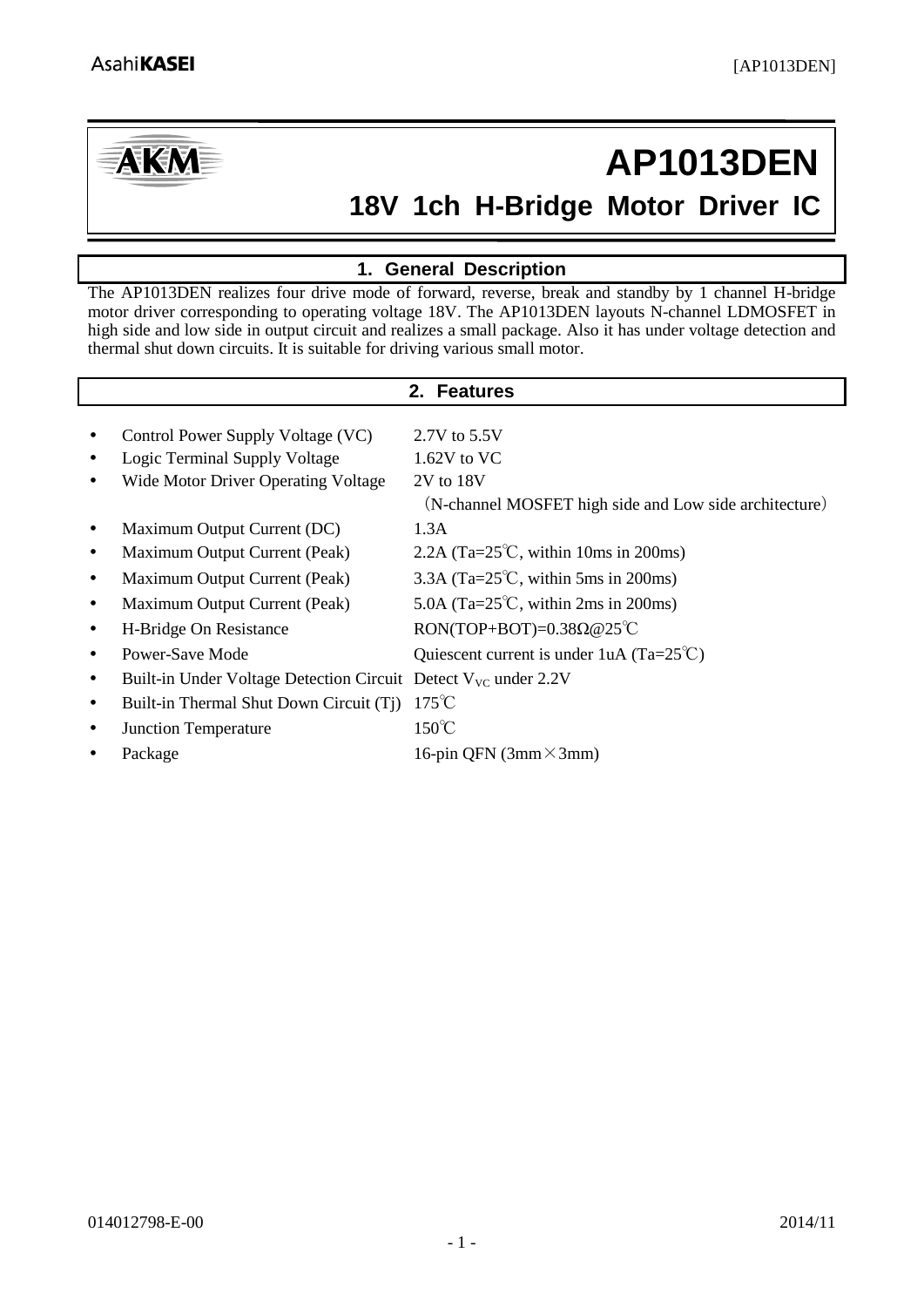# 3. Table of Contents

<span id="page-1-0"></span>

| 1.    |
|-------|
| 2.    |
| 3.    |
| 4.    |
| 5.    |
| 6.    |
|       |
|       |
|       |
| 7.    |
| 8.    |
| 9.    |
| 10.   |
|       |
| 10.2. |
| 103   |
| 11.   |
|       |
| ٠     |
| 12.   |
| ▄     |
|       |
|       |
|       |
|       |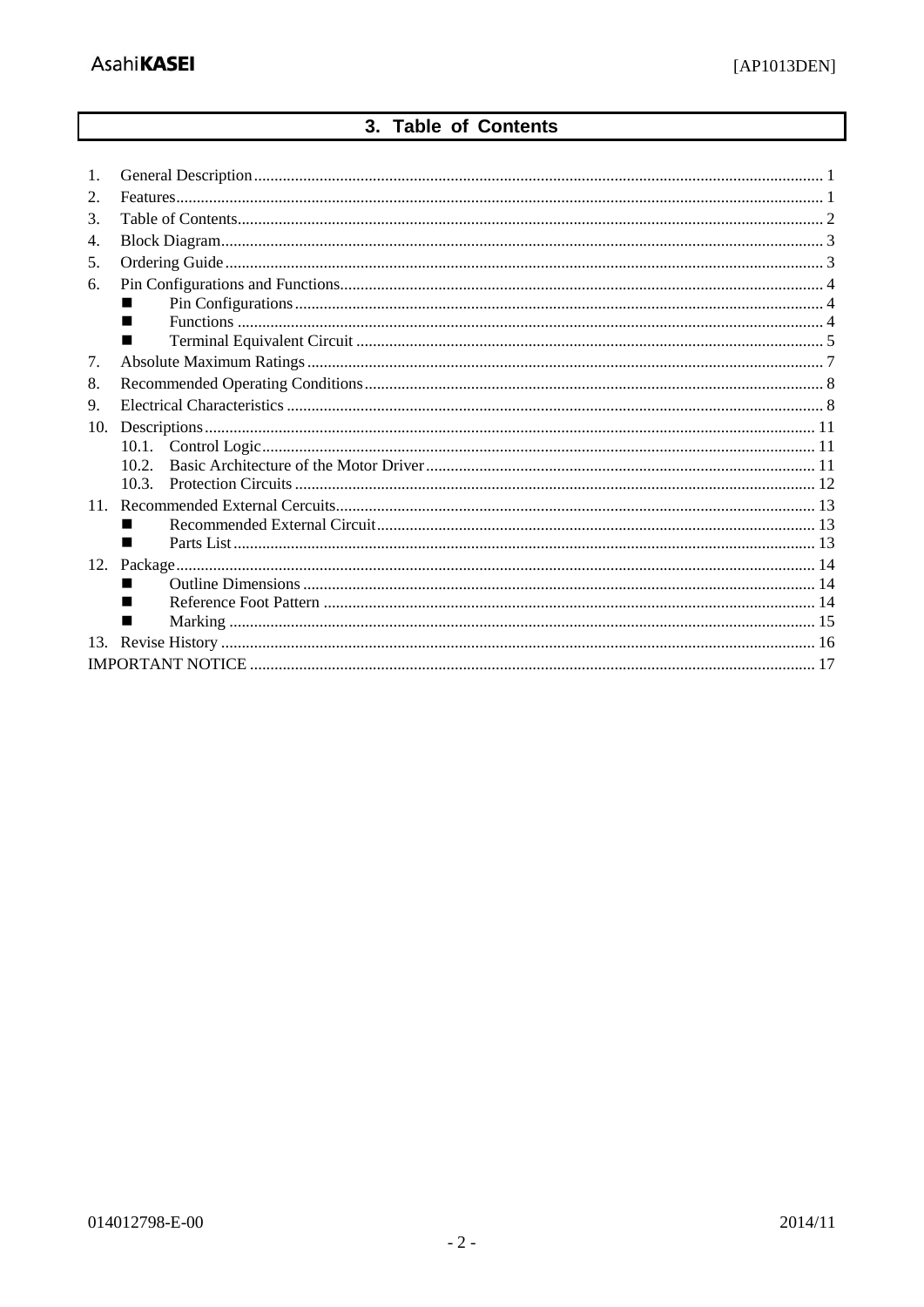**4. Block Diagram**

<span id="page-2-0"></span>

**DGND**

Figure 1. Block Diagram

<span id="page-2-1"></span>

|           |               | 5. Ordering Guide |  |
|-----------|---------------|-------------------|--|
| AP1013DEN | $-30 - 85$ °C | 16-pin QFN        |  |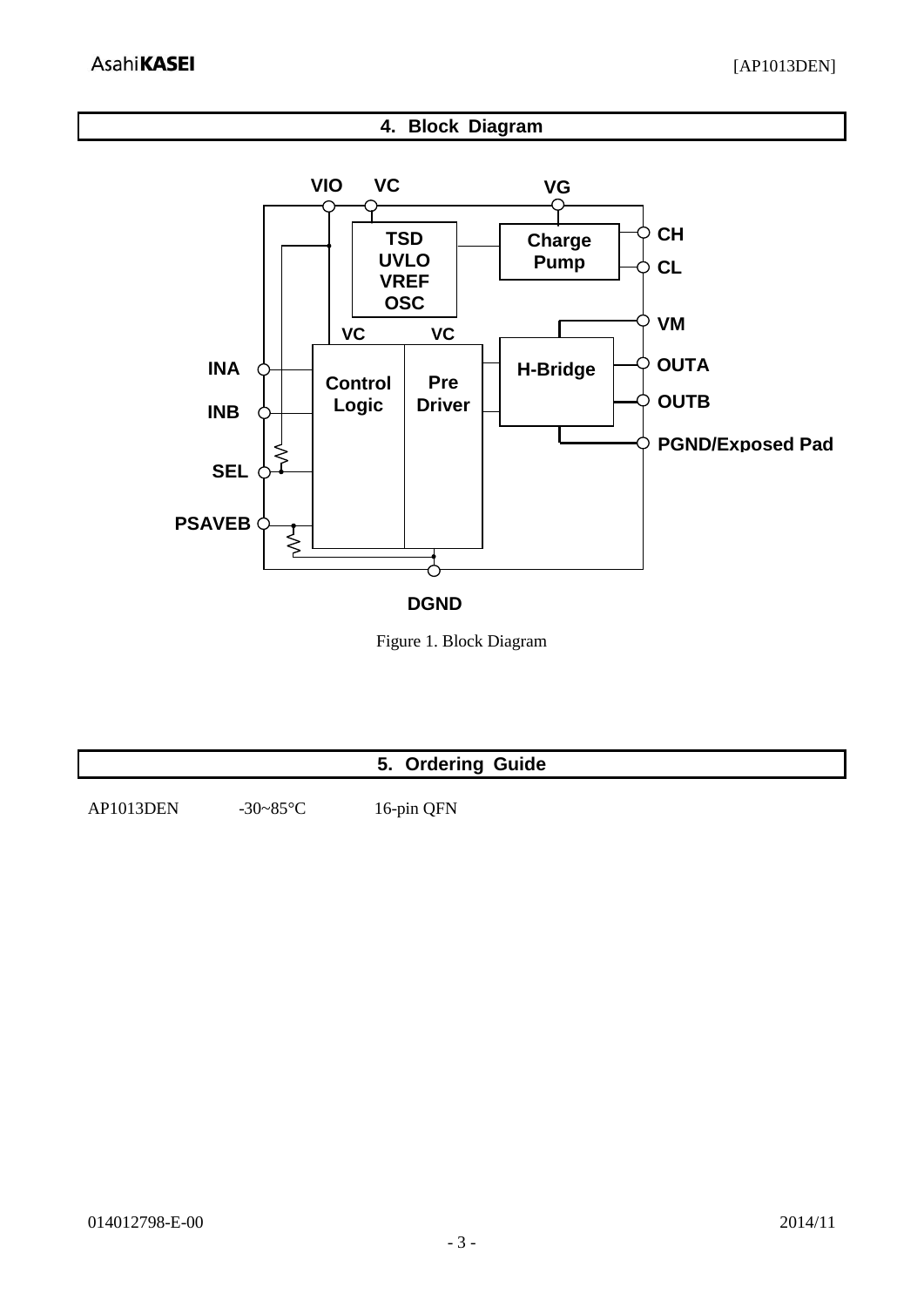<span id="page-3-1"></span><span id="page-3-0"></span>

<span id="page-3-2"></span>

| 19 U           | т ні тчаніс   | v v      | DUSCHIPHON                                       | THUID                  |  |
|----------------|---------------|----------|--------------------------------------------------|------------------------|--|
|                | <b>PSAVEB</b> | I        | Power save input terminal                        | $100k\Omega$ Pull-down |  |
| 2              | <b>DGND</b>   | P        | Ground terminal                                  |                        |  |
| 3              | VG            | $\Omega$ | Connect terminal of charge pump output capacitor |                        |  |
| $\overline{4}$ | CH.           | $\Omega$ | Connect terminal of charge pump capacitor        |                        |  |
| 5              | CL            | O        | Connect terminal of charge pump capacitor        |                        |  |
| 6              | VC            | P        | Control power supply terminal                    |                        |  |
| $\tau$         | <b>VIO</b>    | P        | Power supply terminal for logic input            |                        |  |
| 8,9            | <b>OUTA</b>   | $\Omega$ | Motor driver output terminal                     |                        |  |
| 10,11          | VM            | P        | Motor driver power supply                        |                        |  |
| 12,13          | <b>OUTB</b>   | $\Omega$ | Motor driver output terminal                     |                        |  |
| 14             | <b>INA</b>    | I        | Control signal input terminal                    |                        |  |
| 15             | <b>INB</b>    | I        | Control signal input terminal                    |                        |  |
| 16             | <b>SEL</b>    |          | Select signal input terminal                     | $100k\Omega$ Pull-up   |  |
| EP             | <b>PGND</b>   | P        | Power ground terminal                            | <b>Exposed Pad</b>     |  |

Note 1. I (Input terminal), O(Output terminal) and P (Power terminal)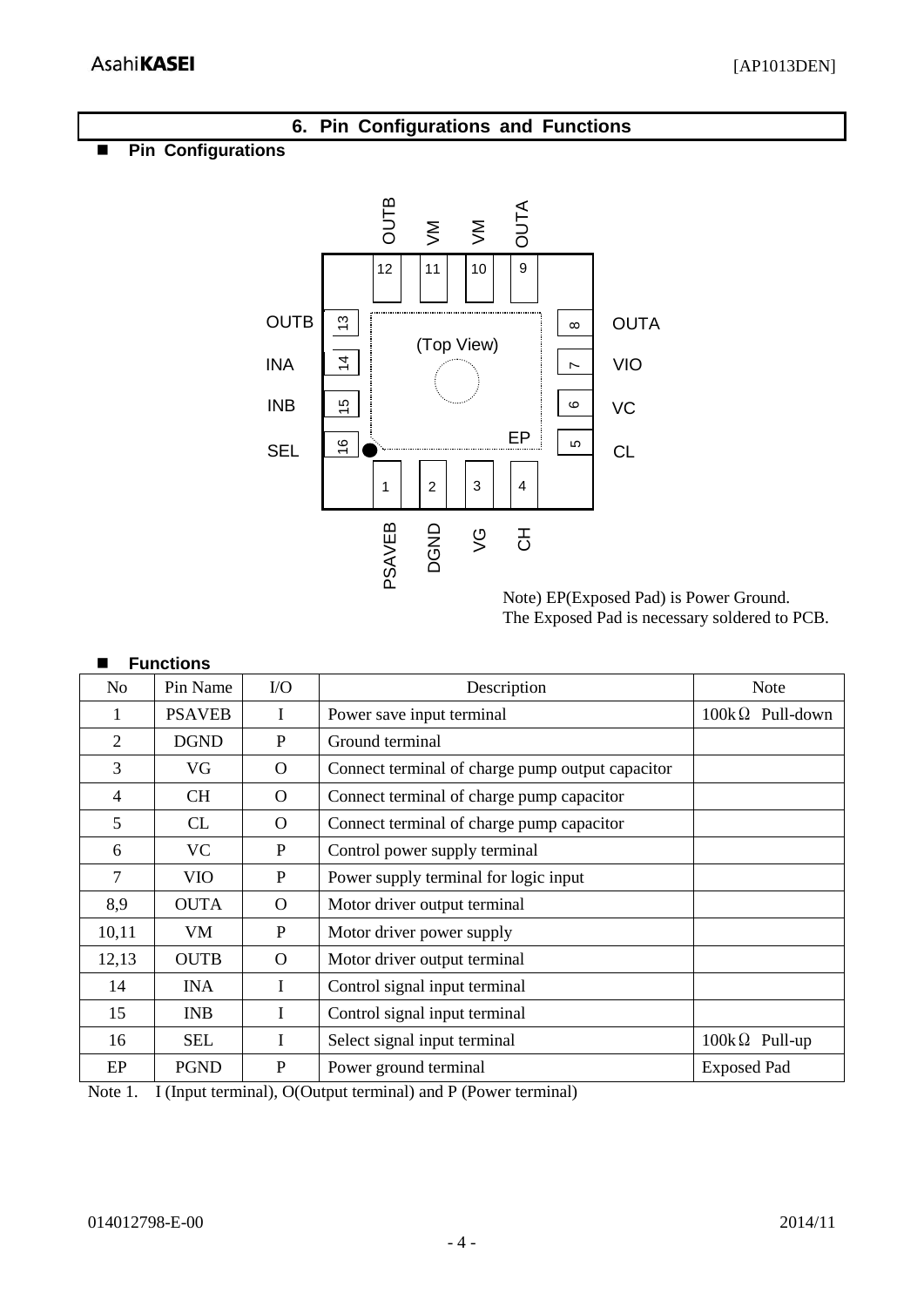# <span id="page-4-0"></span>**Terminal Equivalent Circuit**

| Pin name            | Name                       | Functions                                                                                           | <b>Equivalent Circuits</b>                                    |
|---------------------|----------------------------|-----------------------------------------------------------------------------------------------------|---------------------------------------------------------------|
| $\boldsymbol{6}$    | <b>VC</b>                  | Control power supply                                                                                |                                                               |
| $\tau$              | <b>VIO</b>                 | Power supply for logic input                                                                        |                                                               |
| 10,11               | VM                         | Motor driver power supply                                                                           |                                                               |
| $\,1\,$             | <b>PSAVEB</b>              | Logic input<br>(Built-in pull-down resistor)                                                        | $2k\Omega$<br>$2k\Omega$<br>$100k\Omega$                      |
| 16                  | <b>SEL</b>                 | Logic input<br>(Built-in pull-up resistor)                                                          | <b>VIO</b><br>$100k\Omega$<br>$2k\Omega$<br>$2k\Omega$        |
| 14<br>15            | <b>INA</b><br>INB          | Control signal input                                                                                | $2k\Omega$<br>$2k\Omega$                                      |
| 8,9<br>12,13        | <b>OUTA</b><br><b>OUTB</b> | Motor driver output                                                                                 | Q VM<br>$\overline{O}$ UTA<br><b>OUTB</b><br><b>PGND</b><br>С |
| 3<br>$\overline{4}$ | VG<br>$\rm CH$             | Connect terminal of charge<br>pump output capacitor<br>Connect terminal of charge<br>pump capacitor | OVG<br>$\circ$ CH<br>$\overline{O}$ VM                        |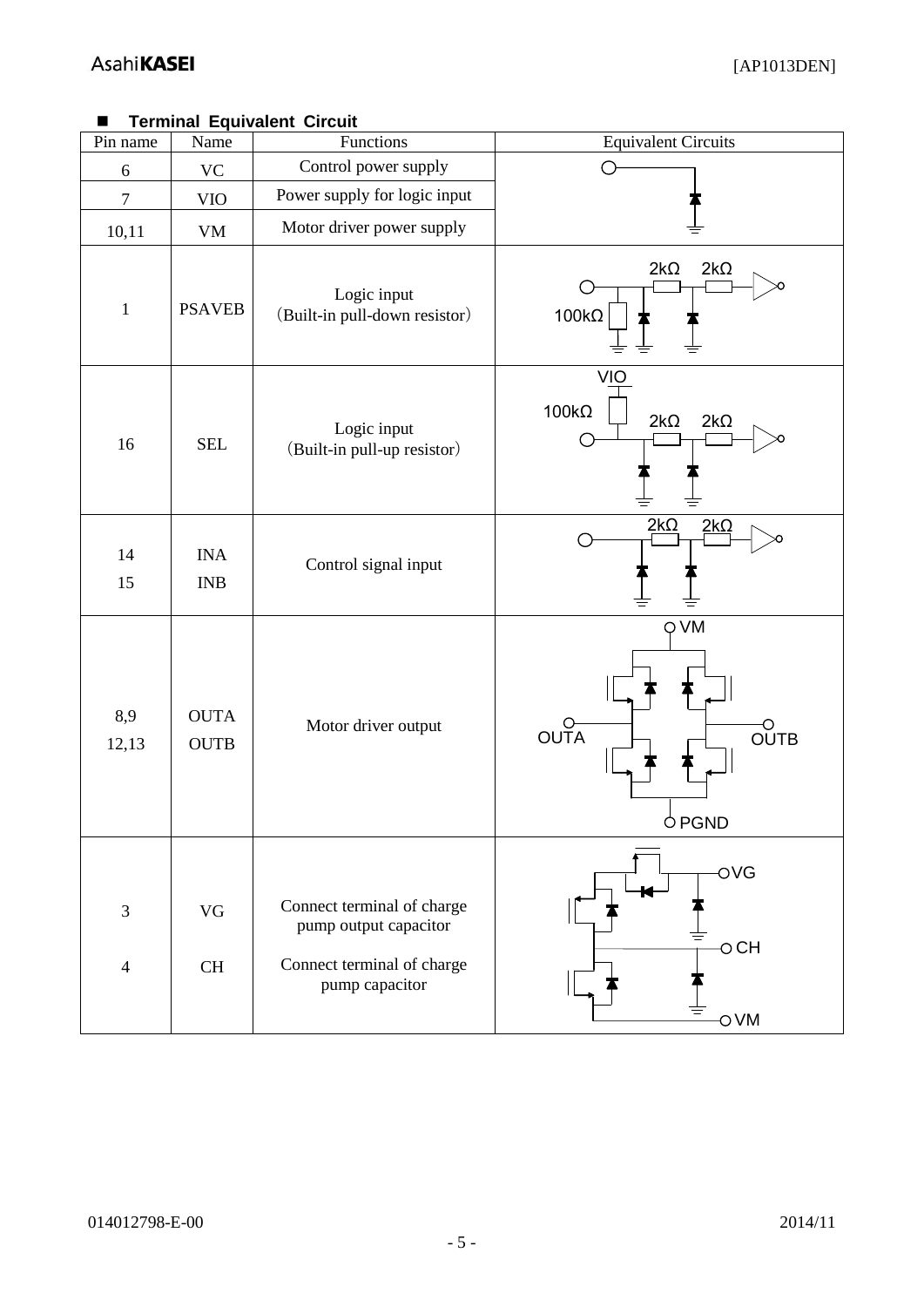| Pin name             | Name                       | Functions                                    | <b>Equivalent Circuits</b> |
|----------------------|----------------------------|----------------------------------------------|----------------------------|
| 5                    | CL                         | Connect terminal of charge<br>pump capacitor | OVC<br>$\circ$ CL<br>OPGND |
| $\overline{2}$<br>EP | <b>DGND</b><br><b>PGND</b> | Ground terminal<br>Power ground terminal     | <b>DGND</b><br><b>PGND</b> |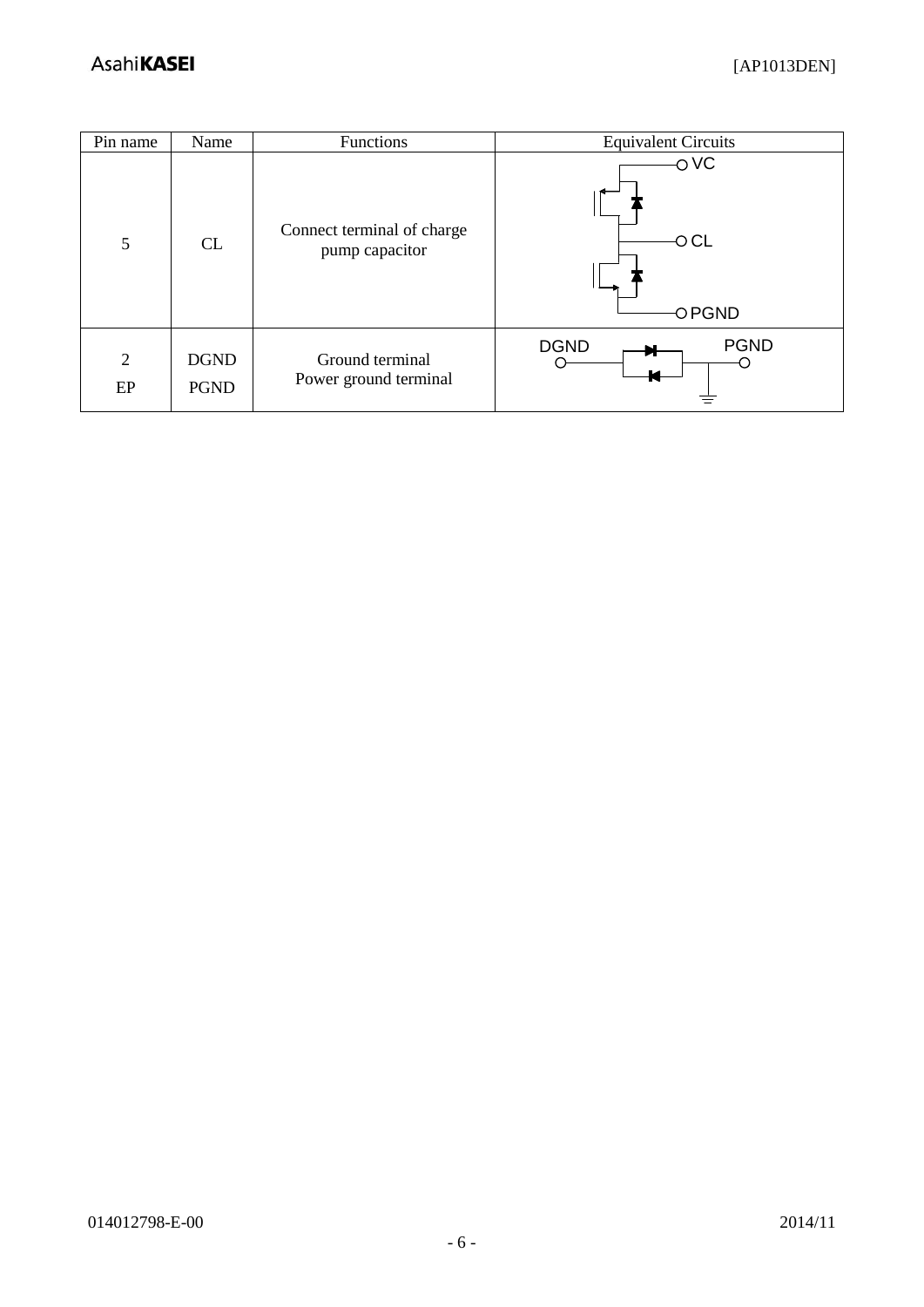<span id="page-6-0"></span>

| Parameter                                                     | Symbol      | min    | max               | Unit          | <b>Note</b>                                                                                             |
|---------------------------------------------------------------|-------------|--------|-------------------|---------------|---------------------------------------------------------------------------------------------------------|
| Control power supply voltage                                  | <b>VC</b>   | $-0.5$ | 6                 | V             |                                                                                                         |
| Logic terminal supply voltage                                 | <b>VIO</b>  | $-0.5$ | 6                 | V             |                                                                                                         |
| Motor driver power supply voltage                             | VM          | $-0.5$ | 19                | V             |                                                                                                         |
| VC, VIO level terminal voltage<br>(PSAVEB, SEL, INA, INB, CL) | Vterminal1  | $-0.5$ | 5.5               | V             |                                                                                                         |
| VM level terminal voltage<br>(OUTA, and OUTB)                 | Vterminal2  | $-0.5$ | 19                | V             |                                                                                                         |
| VG, CH terminal voltage                                       | Vterminal3  | $-0.5$ | 25                | V             |                                                                                                         |
| Maximum DC output current                                     | IloaddcMD   |        | 1.3               | A             | <b>OUTA</b> and <b>OUTB</b> terminal                                                                    |
| Maximum peak output current                                   | IloadpeakMD |        | 2.2<br>3.3<br>5.0 | A             | <b>OUTA</b> and <b>OUTB</b> terminal<br>Under 10ms in 200ms<br>Under 5ms in 200ms<br>Under 2ms in 200ms |
|                                                               |             |        | 2083              | mW            | (Note 4) Ta= $25^{\circ}$ C                                                                             |
| Power dissipation                                             | <b>PD</b>   |        | 1083              | mW            | (Note 4) Ta= $85^{\circ}$ C                                                                             |
| <b>Operating Temperature range</b>                            | Ta          | $-30$  | 85                | $\mathcal{C}$ |                                                                                                         |
| Junction temperature                                          | <b>Tj</b>   |        | 150               | $\mathrm{C}$  |                                                                                                         |
| Storage temperature                                           | <b>Tstg</b> | $-65$  | 150               | $\mathrm{C}$  |                                                                                                         |

# **7. Absolute Maximum Ratings**

Note 2. All above voltage is defined to VSS (DGND/PGND terminal voltage)

Note 3. Product quality may suffer if the absolute maximum rating is exceeded even momentarily for any parameter. That is, the absolute maximum ratings are rated values at which the products on the verge of suffering physical damages, and therefore products must be used under conditions that ensure that the absolute maximum ratings are not exceeded.

<span id="page-6-1"></span>Note 4. When 2-layer board is used, this is calculated RθJ=60℃/W. EP terminal should be connected to ground.

Note 5. Input terminal does not work until input logic terminal power supplies VIO, and is handled as "L" fixation.

Note 6. The each power supply of VM, VC and VIO is sequence-free.



Figure 2. Power Dissipation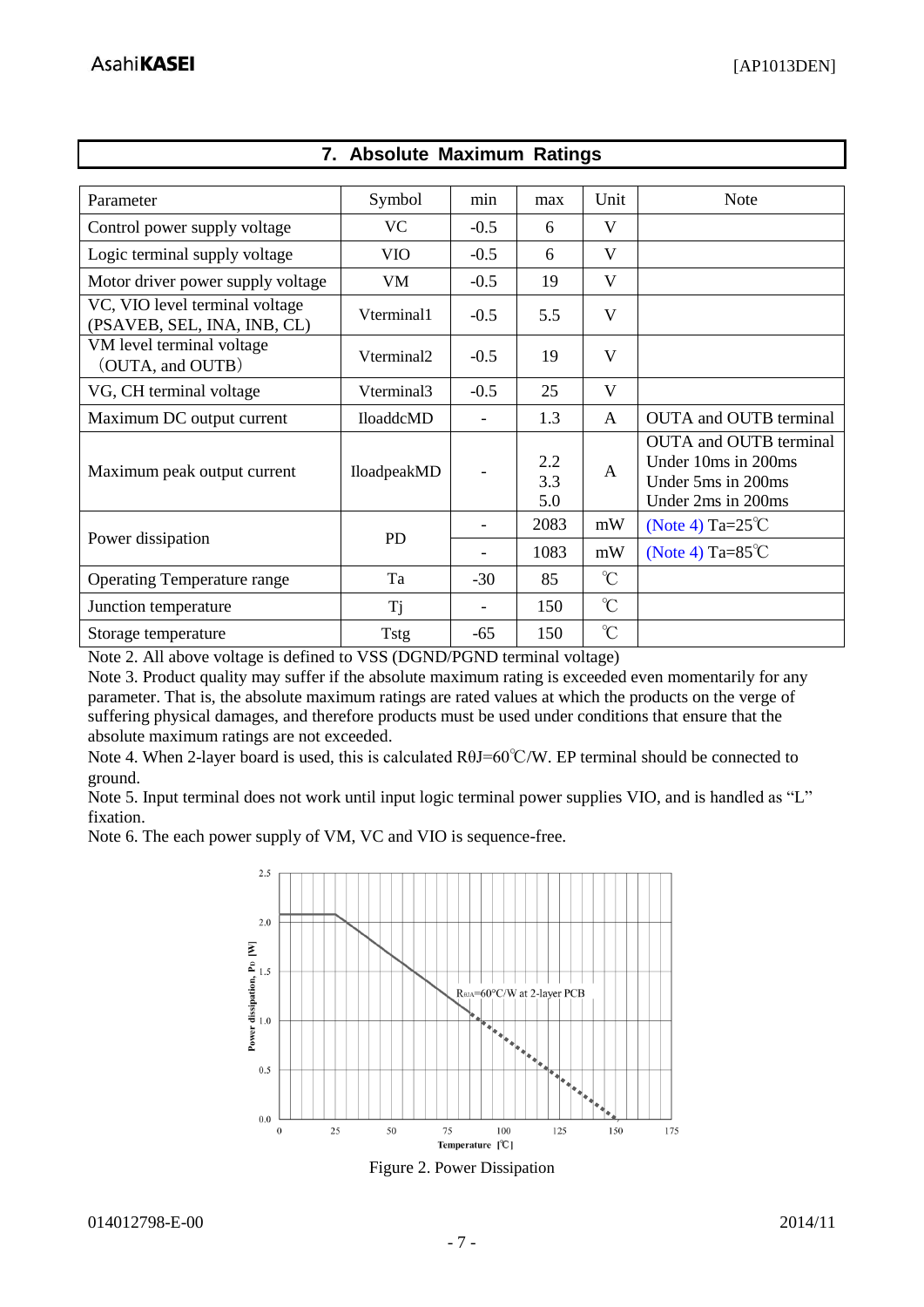$\mathbf{r}$ 

# **8. Recommended Operating Conditions**

<span id="page-7-0"></span>

| Parameter                         | Symbol | min  | typ                      | max       | Unit |
|-----------------------------------|--------|------|--------------------------|-----------|------|
| Control power supply voltage      | VС     | 2.7  | 3.3                      | 5.5       |      |
| Logic terminal supply voltage     | VIO    | 1.62 | 1.8/3.3                  | <b>VC</b> |      |
| Motor driver power supply voltage | VM     | 2.0  | $\overline{\phantom{a}}$ | 18        |      |
| Input frequency range             | Fin    |      | -                        | 200       | kHz  |

<span id="page-7-1"></span>

| 9. Electrical Characteristics                                                     |                                      |                                                                              |      |                          |              |                 |  |  |
|-----------------------------------------------------------------------------------|--------------------------------------|------------------------------------------------------------------------------|------|--------------------------|--------------|-----------------|--|--|
| $(Ta=25^{\circ}C, VM=15V, VC=3.3V)$ and $VIO=3.3V$ , unless otherwise specified.) |                                      |                                                                              |      |                          |              |                 |  |  |
| Parameter                                                                         | Symbol                               | <b>Test conditions</b>                                                       | min  | typ                      | max          | Unit            |  |  |
| Charge pump                                                                       |                                      |                                                                              |      |                          |              |                 |  |  |
| Charge pump voltage                                                               | VG                                   | $VG=VC+VM$                                                                   | 18.0 | 18.2                     | 18.3         | V               |  |  |
| Charge pump wake up time                                                          | $t_{\rm VG}$                         | $VG=VC+VM-0.3V$                                                              | 0.1  | 0.36                     | 3            | ms              |  |  |
| VDET1                                                                             |                                      |                                                                              |      |                          |              |                 |  |  |
| VC under voltage detect voltage                                                   | VC <sub>DETLV</sub>                  |                                                                              | 1.9  | 2.2                      | 2.5          | V               |  |  |
| <b>TSD</b>                                                                        |                                      |                                                                              |      |                          |              |                 |  |  |
| Thermal shut down temperature<br>(Note 7)                                         | $T_{\rm DET}$                        |                                                                              | 150  | 175                      | 200          | $\rm ^{\circ}C$ |  |  |
| Temperature hysteresis (Note 7)                                                   | T <sub>DETHYS</sub>                  |                                                                              | 20   | 30                       | 40           | $\rm ^{\circ}C$ |  |  |
| Quiescent current                                                                 |                                      |                                                                              |      |                          |              |                 |  |  |
| VM quiescent current<br>at no power                                               | <b>I</b> VMNOPOW                     | $VC=0V$                                                                      |      |                          | $\mathbf{1}$ | $\mu A$         |  |  |
| VM quiescent current at standby                                                   | <b>I</b> VMSTBY                      | PSAVEB="H", SEL="H".<br>No load                                              |      | 16                       | 50           | $\mu A$         |  |  |
| VC quiescent current at standby                                                   | <b>I</b> VCSTBY                      | PSAVEB="H", SEL="H".<br>No load                                              |      | 150                      | 400          | $\mu A$         |  |  |
| VC quiescent current<br>at power save                                             | <b>I</b> VMPSAVE                     | PSAVEB="L", SEL="H"                                                          |      | $\overline{\phantom{0}}$ | 1            | $\mu A$         |  |  |
| VC quiescent current at PWM<br>operation                                          | <b>I</b> VCPWM                       | $f_{\text{pwm}} = 200kHz$                                                    | ٠    | 0.5                      | 0.8          | mA              |  |  |
| Motor Driver                                                                      |                                      |                                                                              |      |                          |              |                 |  |  |
| Driver on resistance<br>(High side or Low side)                                   | $R_{ON1}$                            | $VC=3.3V$ , Iload=100mA<br>Ta= $25^{\circ}$ C                                |      | 0.19                     | 0.27         | $\Omega$        |  |  |
| Driver on resistance<br>(High side or Low side) (Note 7)                          | $R_{ON2}$<br>Design<br>certification | $VC=3.3V$ , Iload=1.0A<br>Ta= $25^{\circ}$ C (Equivalent<br>$Tj=50^{\circ}C$ |      | 0.21                     | 0.29         | $\Omega$        |  |  |
| Driver on resistance<br>(High side or Low side) (Note 7)                          | $R_{ON3}$<br>Design<br>certification | $VC=3.3V$ , Iload=1.0A<br>$Ta=85^{\circ}C$ (Equivalent<br>$Tj=115^{\circ}C$  |      | 0.25                     | 0.35         | $\Omega$        |  |  |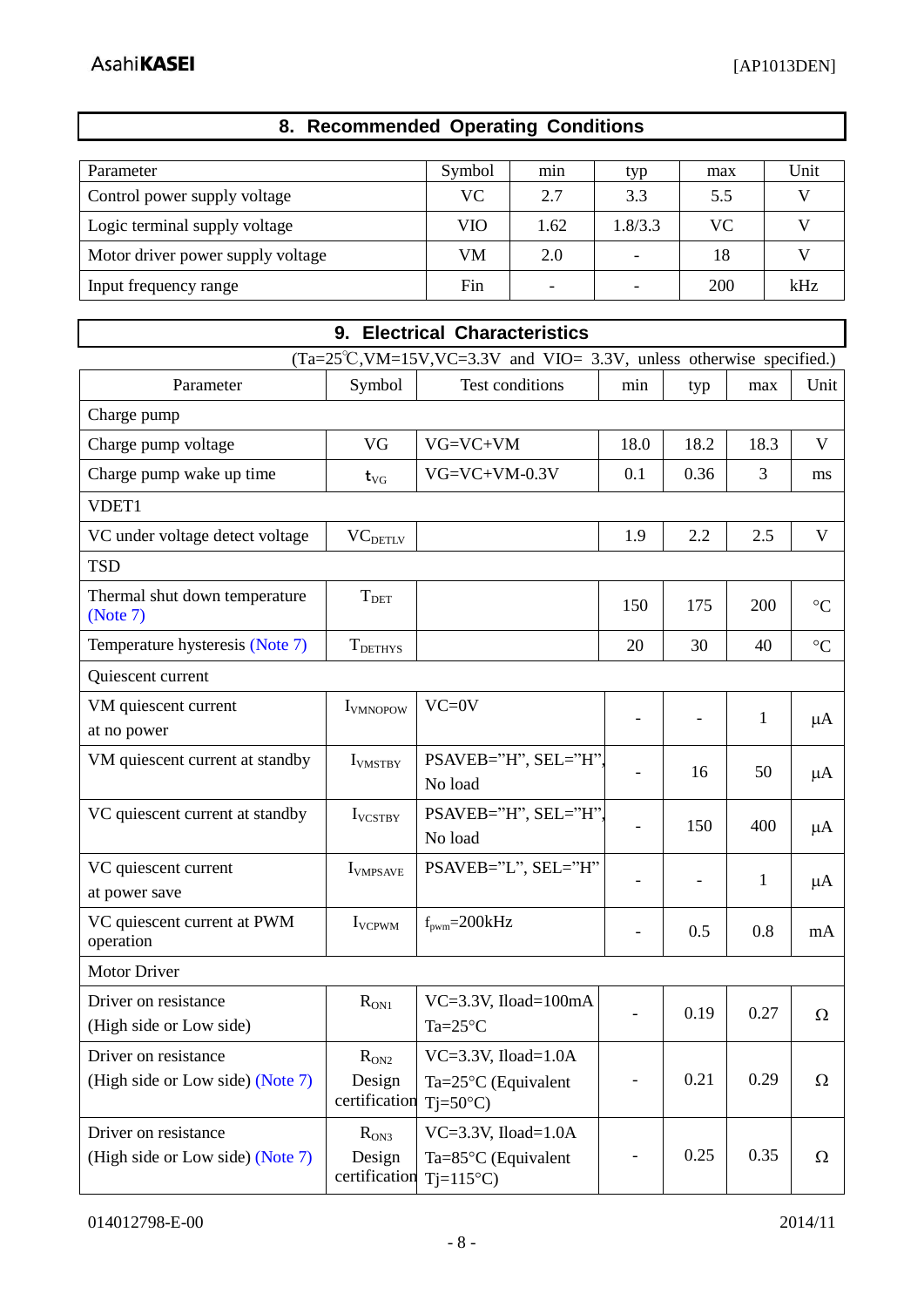| Parameter                                                                                 | Symbol                         | Test conditions                                                               | min                          | typ                      | max                       | Unit         |
|-------------------------------------------------------------------------------------------|--------------------------------|-------------------------------------------------------------------------------|------------------------------|--------------------------|---------------------------|--------------|
| Body diode forward voltage                                                                | V <sub>FMD</sub>               | $I_F = 100mA$                                                                 | $\overline{\phantom{a}}$     | 0.8                      | 1.2                       | V            |
| H-Bridge propagation delay time<br>t <sub>PDLHB</sub><br>$("L" \rightarrow "L")$ (Note 8) |                                |                                                                               | $\blacksquare$               | 0.10                     | 0.5                       | $\mu$ s      |
| H-Bridge propagation delay time<br>$("H" \rightarrow "H")$ (Note 8)                       | t <sub>pDHHB</sub><br>SEL="L", |                                                                               | $\overline{\phantom{a}}$     | 0.35                     | 1.0                       | $\mu$ s      |
| H-Bridge propagation delay time<br>$(HiZ \rightarrow "H")$                                | t <sub>PDZHHB</sub>            | $tr = tf = 10$ ns                                                             | $\overline{\phantom{a}}$     | 0.15                     | 0.5                       | $\mu s$      |
| H-Bridge propagation delay time<br>$("H" \rightarrow HiZ)$                                | t <sub>pDHZHB</sub>            |                                                                               | $\qquad \qquad \blacksquare$ | 0.15                     | 1.0                       | $\mu$ s      |
| H-Bridge propagation delay time<br>$("H" \rightarrow "L")$ (Note 8)                       | t <sub>PDHLHB</sub>            | $SEL="H",$                                                                    | $\overline{\phantom{a}}$     | $\overline{\phantom{a}}$ | 1.0                       | $\mu s$      |
| H-Bridge propagation delay time<br>$("L" \rightarrow "H")$ (Note 8)                       | t <sub>PDLHHB</sub>            | $tr = tf = 10ns$                                                              |                              | $\qquad \qquad -$        | 1.0                       | $\mu$ s      |
| H-bridge output puls width                                                                | t <sub>pwOHB</sub>             | $PWL=1.0us$ , tr=tf=10ns                                                      | 0.6                          | 0.9                      | $\overline{\phantom{a}}$  | $\mu s$      |
| Control logic                                                                             |                                |                                                                               |                              |                          |                           |              |
| Input "H" level voltage<br>(INA, INB, SEL, PSAVEB)                                        | V <sub>IH</sub>                |                                                                               | $0.7\times$<br><b>VIO</b>    |                          | $\overline{\phantom{a}}$  | V            |
| Input "L" level voltage<br>(INA, INB, SEL, PSAVEB)                                        | $V_{IL}$                       | $VIO=1.6V~5.5V$                                                               | $\overline{\phantom{a}}$     |                          | $0.3\times$<br><b>VIO</b> | V            |
| Input "H" level current<br>(INA, INB, SEL)                                                | $I_{IH}$                       |                                                                               | $\overline{\phantom{a}}$     | $\overline{\phantom{a}}$ | 1                         | $\mu s$      |
| Input "L" level current<br>(INA, INB, PSAVEB)                                             | $I_{IL}$                       | $VIO=1.6V~5.5V$                                                               | $-1$                         | $\overline{\phantom{a}}$ |                           | $\mu$ s      |
| Input terminal pullup register<br>(SEL)                                                   | $R_{PU}$                       |                                                                               | 50                           | 100                      | 200                       | $k\Omega$    |
| Input terminal pulldown register<br>(PSAVEB)                                              | $R_{PD}$                       |                                                                               | 50                           | 100                      | 200                       | $k\Omega$    |
| VIO input "H" level voltage<br>(VIO)                                                      | $VIO_H$                        | $VC=3.3V$ , $VM=15V$ ,<br>$INA="H", INB="L",$<br>$VIO: 0V \Rightarrow 1.1V$   | 1.1                          |                          |                           | V            |
| VIO input "L" level voltage<br>(VIO)                                                      | VIO <sub>L</sub>               | $VC=3.3V$ , $VM=15V$ ,<br>$INA="H", INB="L",$<br>$VIO: 3.3V \Rightarrow 0.3V$ |                              |                          | 0.3                       | $\mathbf{V}$ |

<span id="page-8-1"></span><span id="page-8-0"></span>Note 7. Not tested under mass-production. Note 8. Refer [Figure 3.](#page-9-0)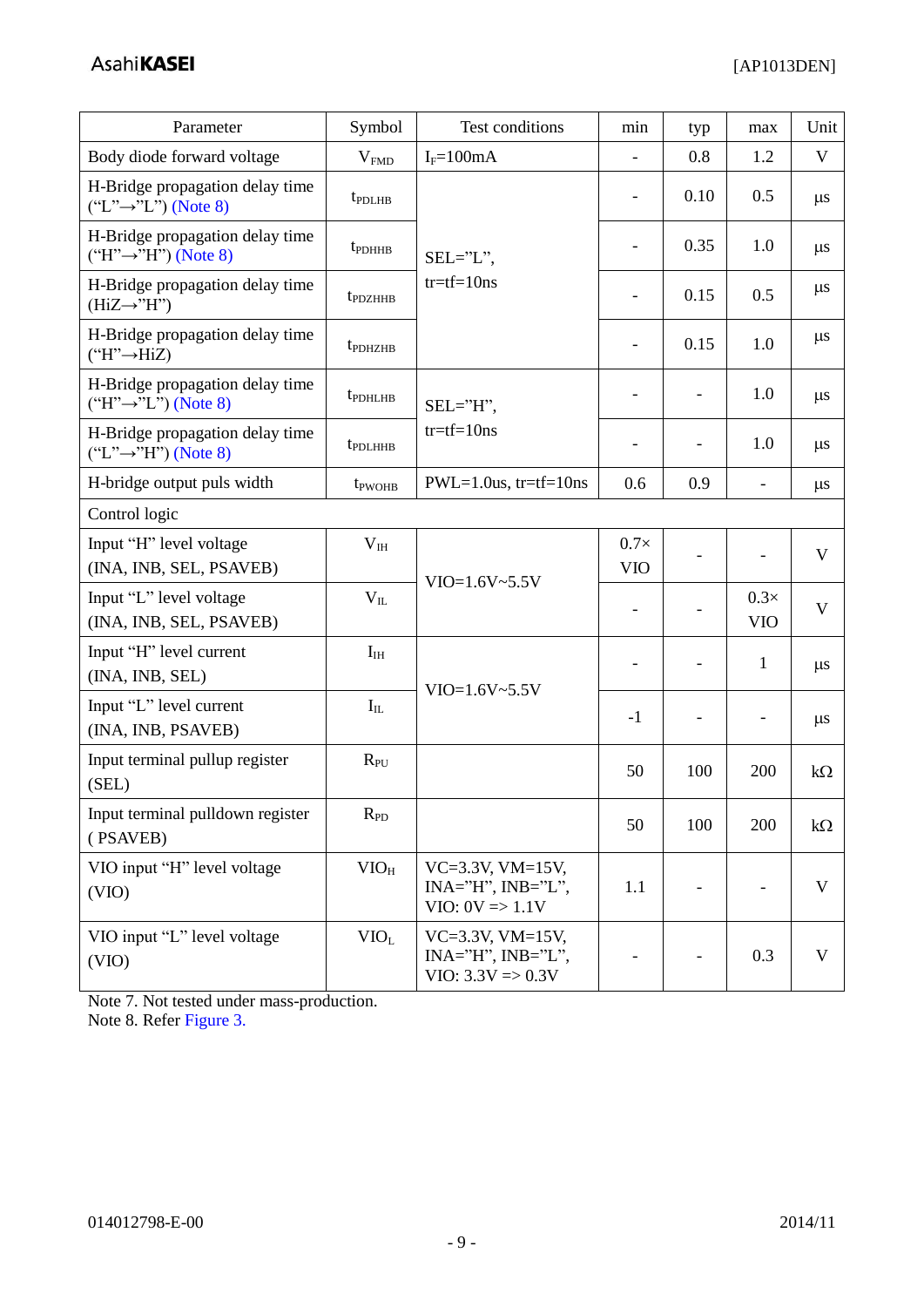

<span id="page-9-0"></span>Figure 3. Time chart of propagation of delay time and pulse width (CL=100pF, RL=1kΩ)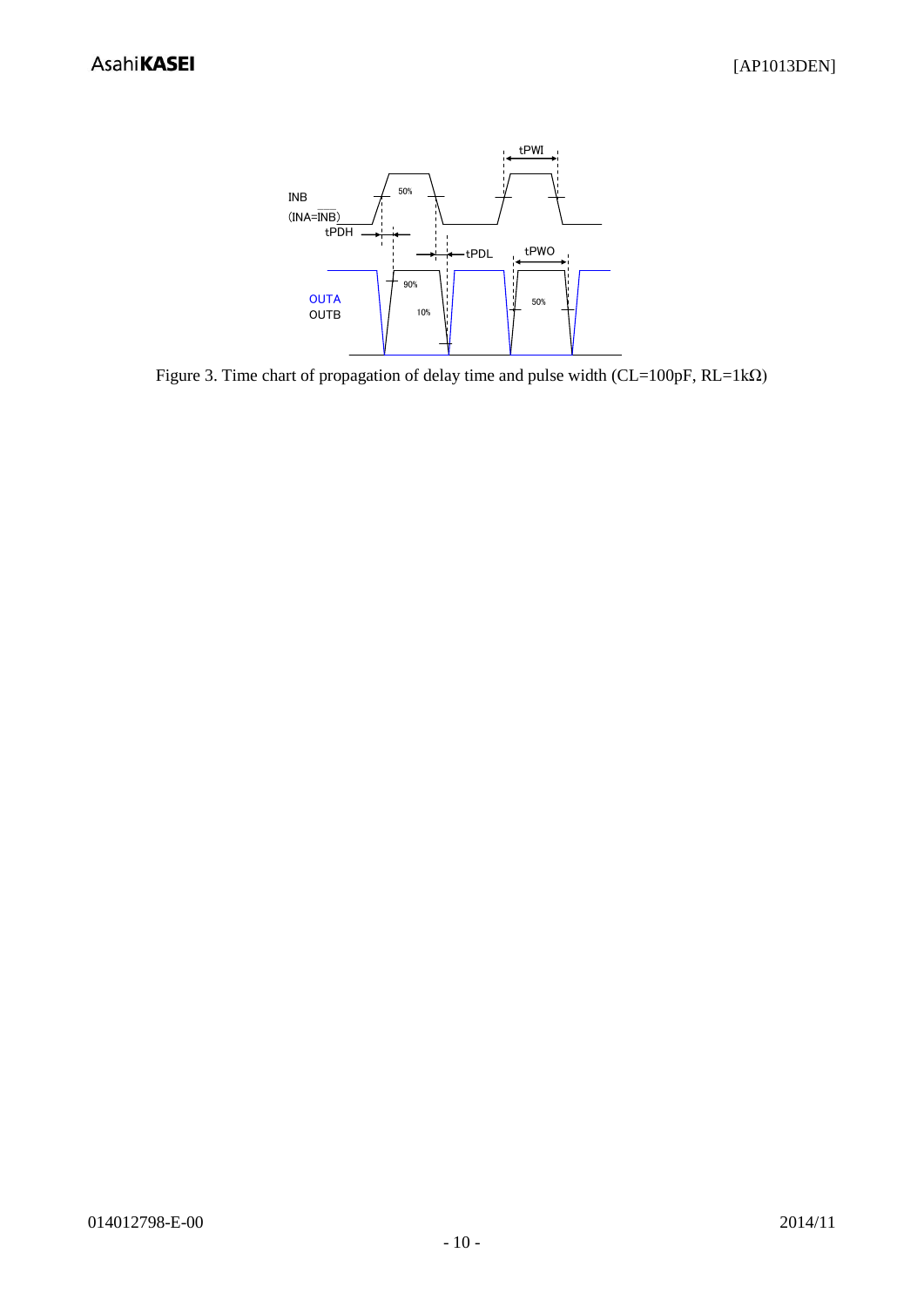# **10.Descriptions**

### <span id="page-10-1"></span><span id="page-10-0"></span>**10.1. Control Logic**

The relations of the input and output of each mode are as follows.

| <b>PSAVEB</b> | <b>SEL</b> | Output<br>Input |            |             | Motion      |                     |
|---------------|------------|-----------------|------------|-------------|-------------|---------------------|
|               |            | <b>INA</b>      | <b>INB</b> | <b>OUTA</b> | <b>OUTB</b> |                     |
| H             |            |                 |            | $Hi-Z$      | $Hi-Z$      | Standby (Idling)    |
| Н             |            |                 | H          |             | H           | Reverse             |
| H             |            | H               |            | H           |             | Forward             |
| H             |            | H               | H          |             |             | Break(Stop)         |
| H             | H          |                 | X          |             |             | Break (Stop)        |
| H             | H          | H               |            | H           |             | Forward             |
| H             | H          | H               | H          |             | H           | Reverse             |
|               | X          | X               | X          | $Hi-Z$      | $Hi-Z$      | Power save (Note 9) |

| Table 1. |  | Input and Output relations |
|----------|--|----------------------------|
|          |  |                            |

<span id="page-10-3"></span>Note 9. TSD/UVLO/VREF/OSC/Charge pump are shut down.

Note 10. Input terminal is handled as Low fixation when VIO is not input power, OUTA/OUTB are Hi-Z condition.

# <span id="page-10-2"></span>**10.2. Basic Architecture of the Motor Driver**

The AP1013DEN places N-channel LDMOSFET on both sides of high side and low side in the output circuit and realize small package. High side MOSFET is driven by VG. VG=VM+VC is generated with a charge pump. VG reaches the targeted level at the time of the charge pump setup within 0.36ms (typ). Low side MOSFET is driven by VC.



Figure 4. Motor driver part equivalent circuit

The OSC block supplies a drive pulse to a charge pump. The logic of input interface is operated by logic power supply VIO. The input interface does not work until VIO is input, and handled as "L" fixation.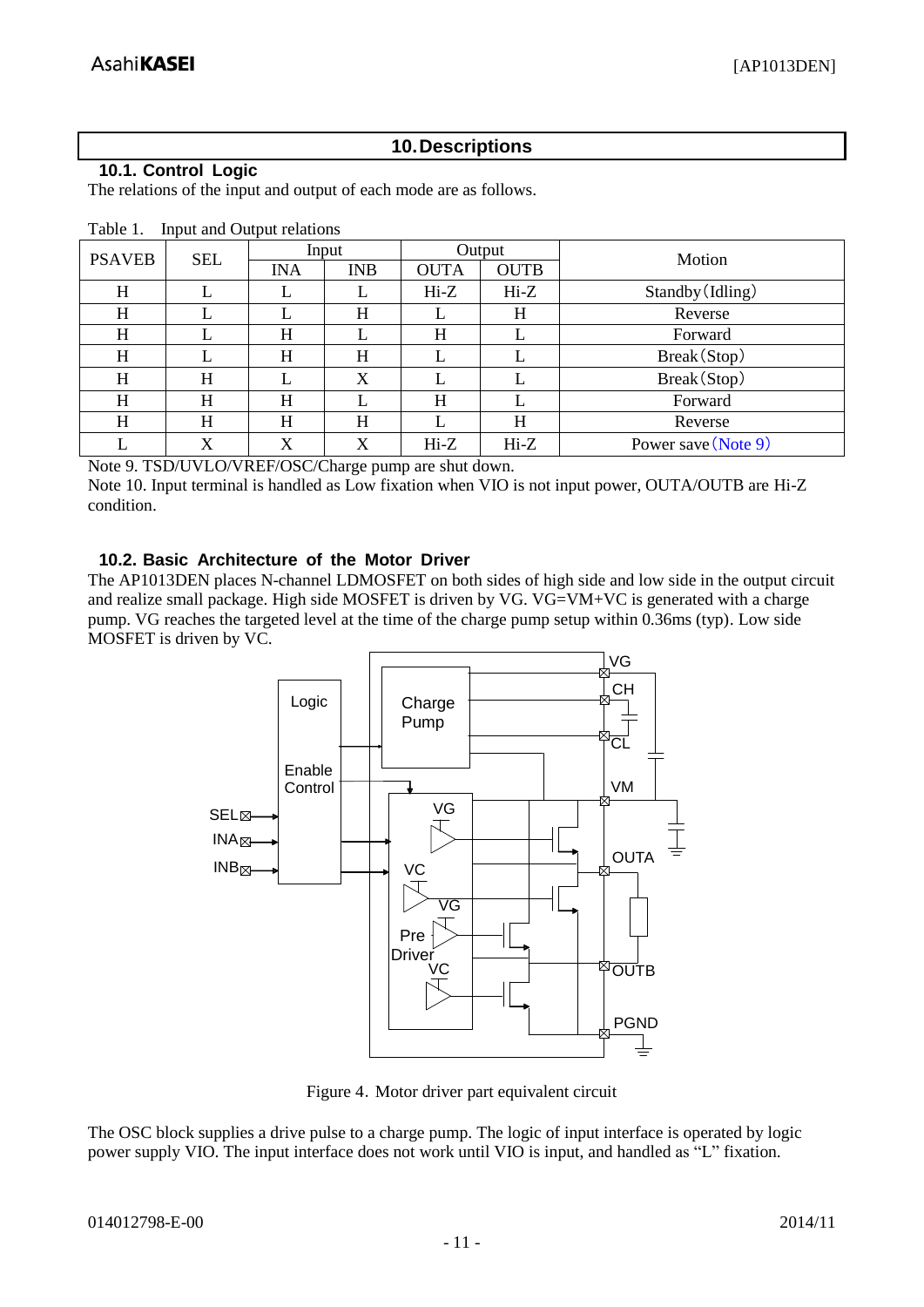#### <span id="page-11-0"></span>**10.3. Protection Circuits**

The AP1013DEN has penetration current prevention, thermal shut down and under voltage detection circuits.

#### • Penetration current prevention circuit

MOSFET turns off both of high side and low side during the dead time period when penetration current prevention circuit operates. During this period, either body diode is turn on depends on the direction of the current. [Figure 5](#page-11-1) shows an example when the AP1013DEN drives the output from "L" to "H" in. (a) shows the case that current flows from external load to the AP1013DEN, (b) shows the case that current flows from the AP1013DEN to external load



Figure 5. Difference in output terminal by load current direction

#### <span id="page-11-1"></span>• Thermal Shut Down

The AP1013DEN prevents destruction due to the self-heat up by making OUTA and OUTB output Hi-Z as soon as abnormal high temperature is detected. The AP1013DEN restarts as soon as temperature becomes lower than the bottom detection threshold.



Figure 6. Detection of abnormal heat up and return operation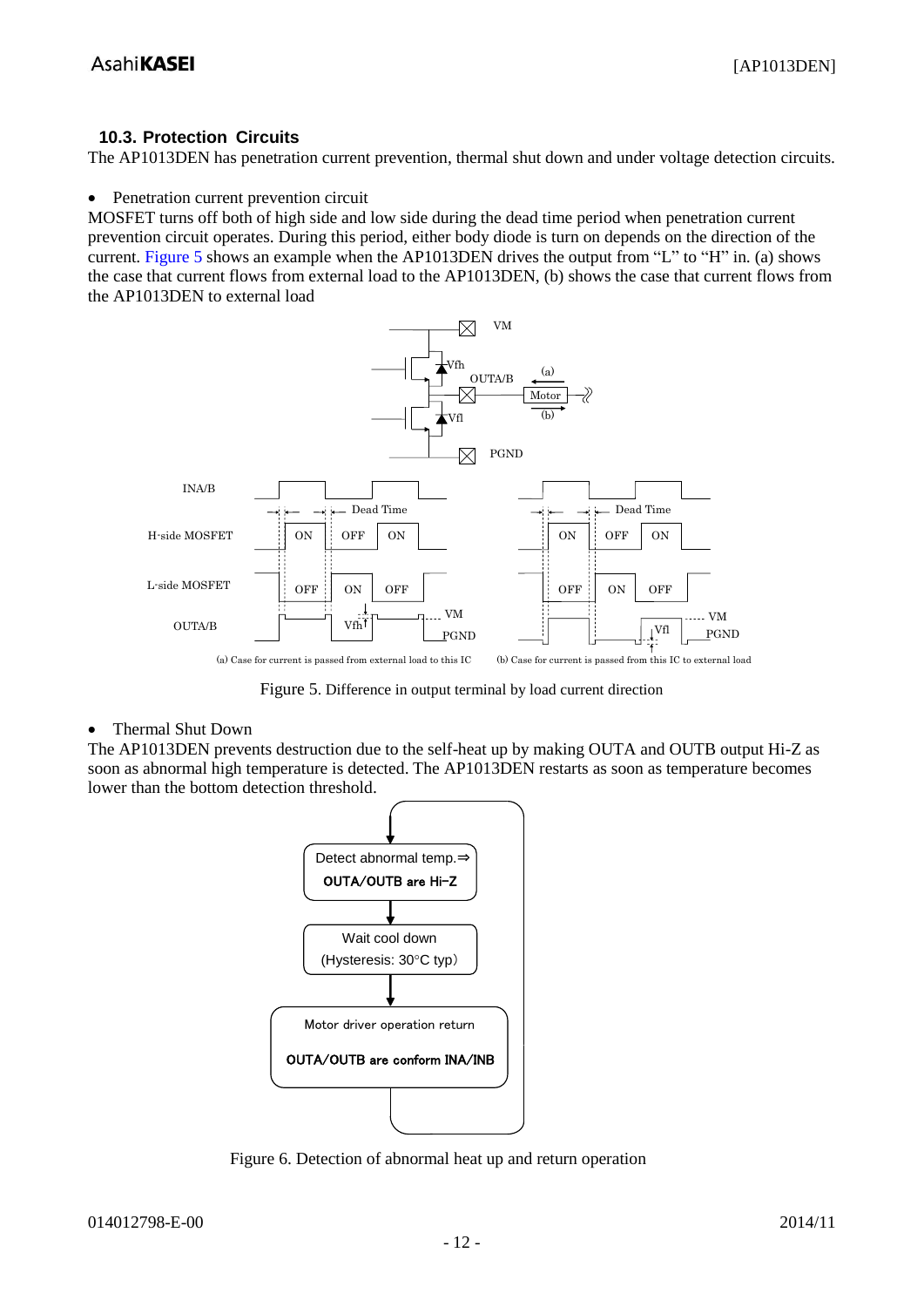<span id="page-12-1"></span><span id="page-12-0"></span>

Figure 7. Recommended External Circuit

# <span id="page-12-2"></span>**Parts List**

Table 2. Recommended external components

| <b>Items</b>                                                        | Symbol      | min   | typ | max  | Unit | <b>Note</b>  |
|---------------------------------------------------------------------|-------------|-------|-----|------|------|--------------|
| Motor driver power supply<br>connection decupling<br>capacitor      | <b>CVM</b>  | 1.0   |     |      | uF   | (Note $11$ ) |
| Control power supply<br>connection bypass capacitor                 | <b>CVC</b>  | 0.1   | 1.0 |      | uF   | (Note $11$ ) |
| Logic input terminal power<br>supply connection bypass<br>capacitor | <b>CVIO</b> | 0.1   | 1.0 |      | uF   | (Note 11)    |
| Charge pump capacitor1                                              | <b>CVG</b>  | 0.047 | 0.1 | 0.22 | uF   |              |
| Charge pump capacitor2                                              | <b>CHL</b>  | 0.047 | 0.1 | 0.22 | uF   |              |

<span id="page-12-3"></span>Note 11. Please adjust the connecting capacitor of CVM, CVC and CVIO depending on the load current profile, the load capacitance, the line resistance and etc. with each application boards.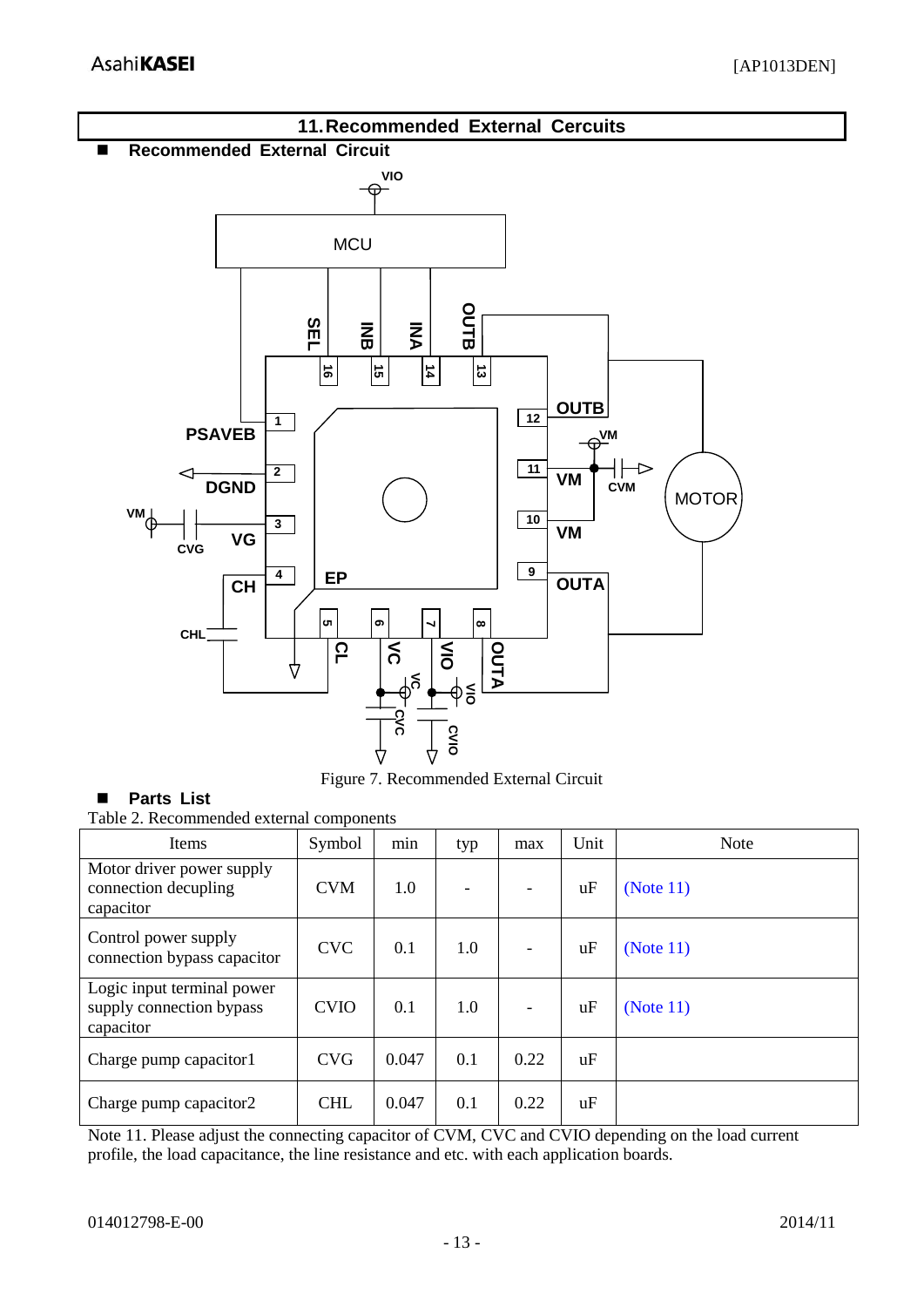#### <span id="page-13-0"></span>**12. Package**

#### <span id="page-13-1"></span>**Outline Dimensions**

・16-pin QFN(Unit: mm)



#### <span id="page-13-2"></span>**Reference Foot Pattern**



Note) Please layout the foot pattern of Exposed Pad not to surround the steam beer of AP1013DEN. Please locate thermal via more than four for improve radiation.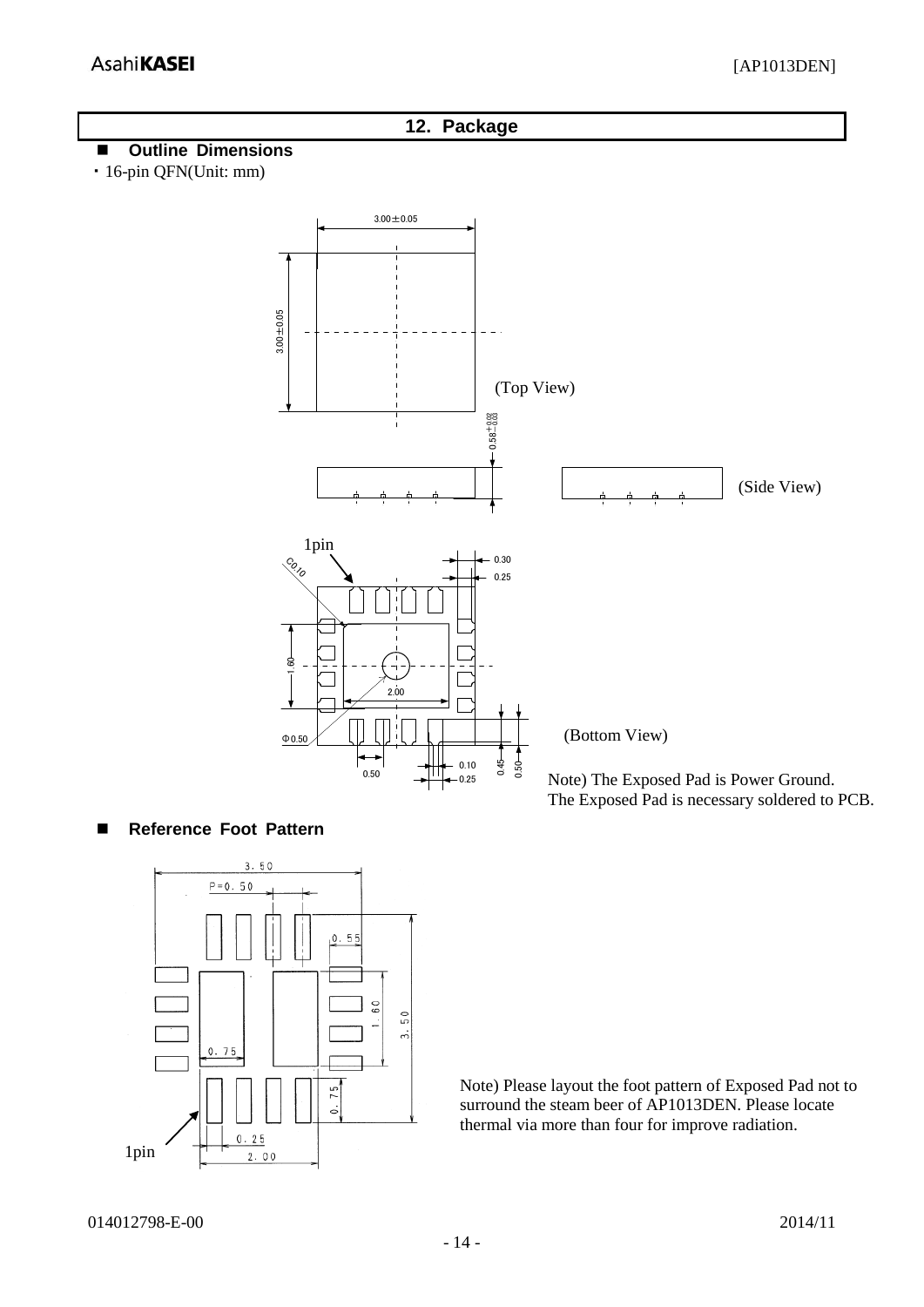# <span id="page-14-0"></span>**Marking**



- (1) 1pin Indication
- (2) Market No.
- (3) Year code (last 1 digit)
- (4) Week code
- (5) Management code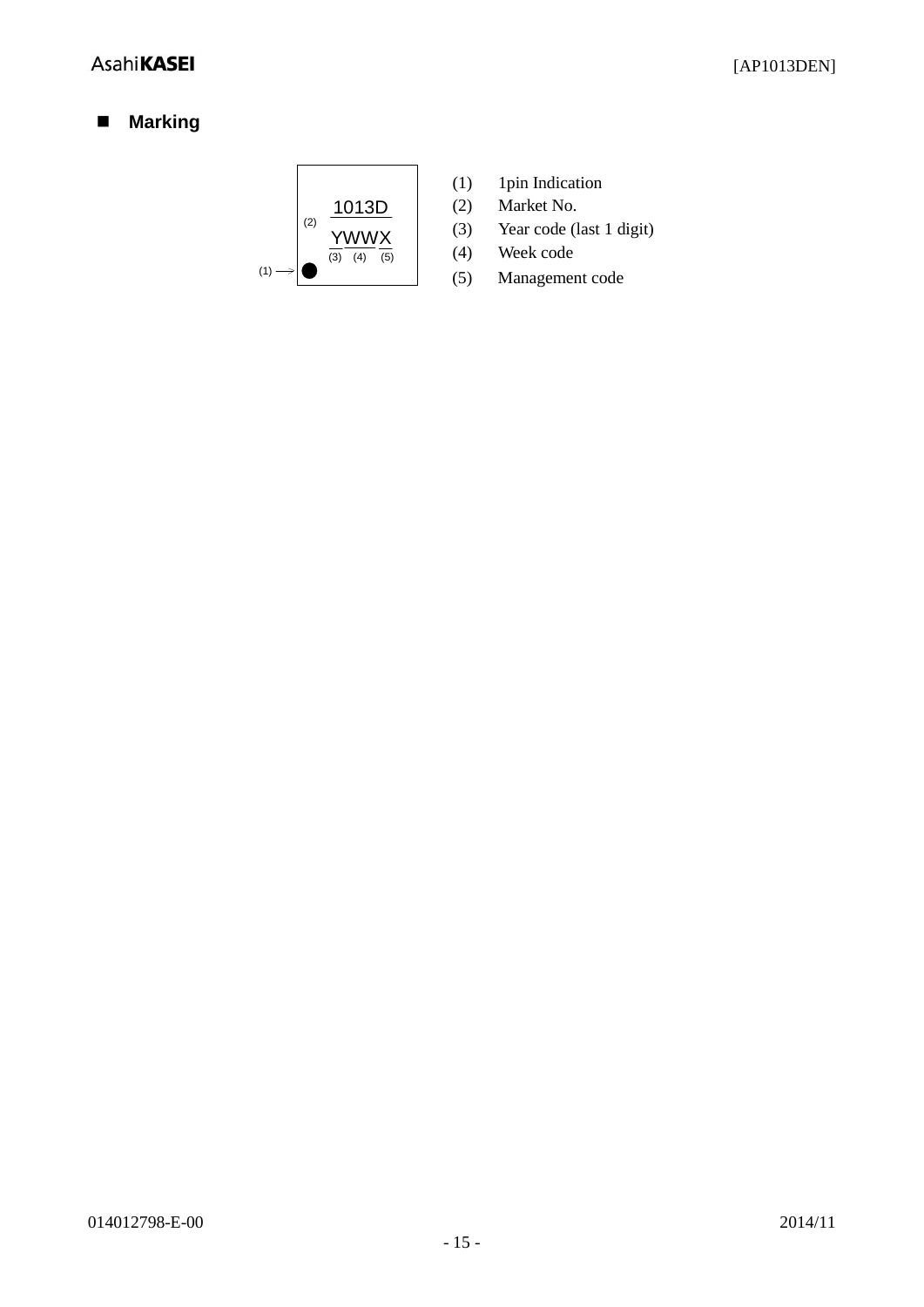# **13.Revise History**

<span id="page-15-0"></span>

| Date<br>(YY/MM/DD) | $\cdot$ $\cdot$<br>Revision | Page | Contents      |
|--------------------|-----------------------------|------|---------------|
| 14/11/27           | 00                          | -    | First edition |